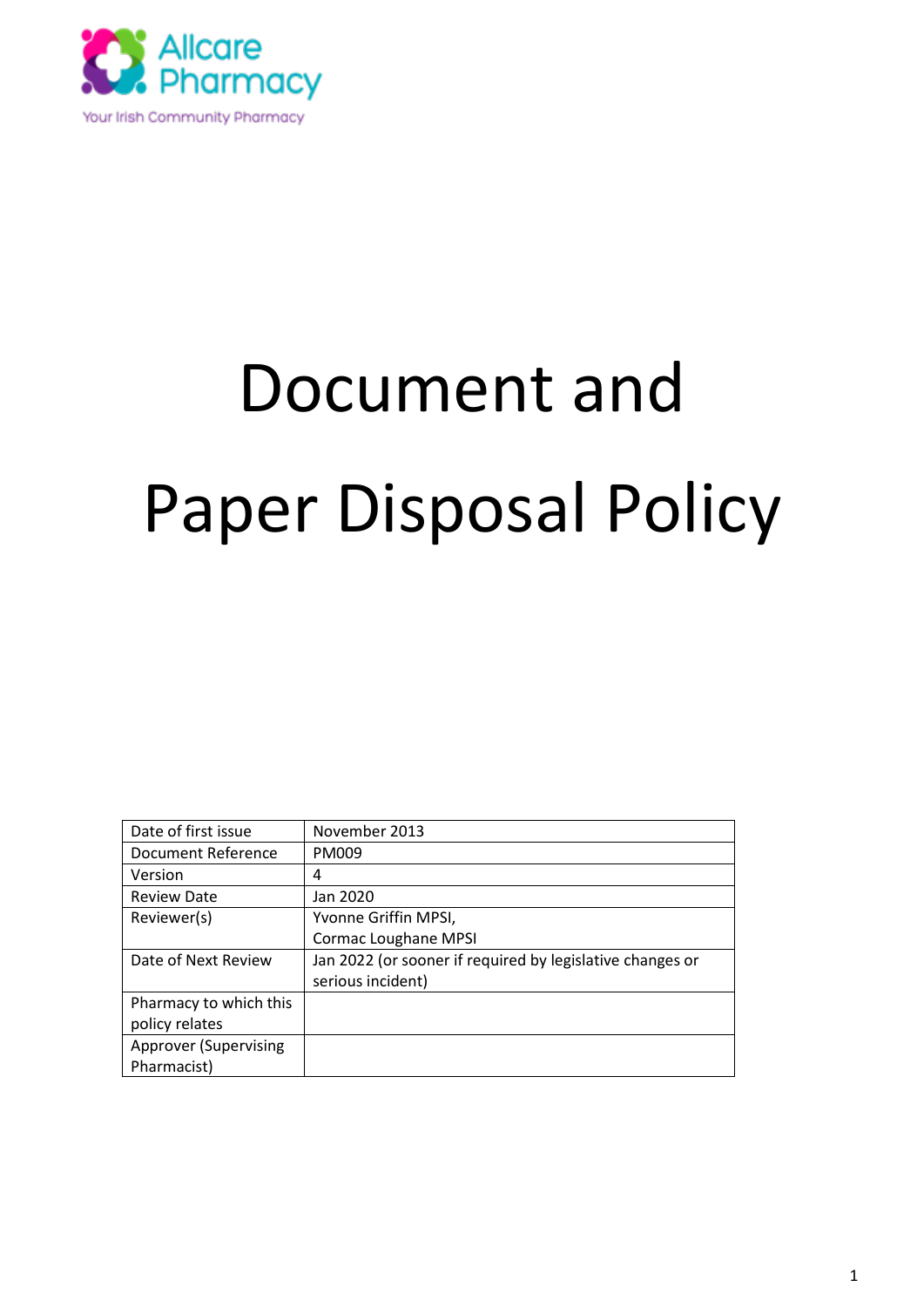

### Contents

| 1.2 |  |
|-----|--|
| 1.3 |  |
| 1.4 |  |
|     |  |
|     |  |
|     |  |
|     |  |
|     |  |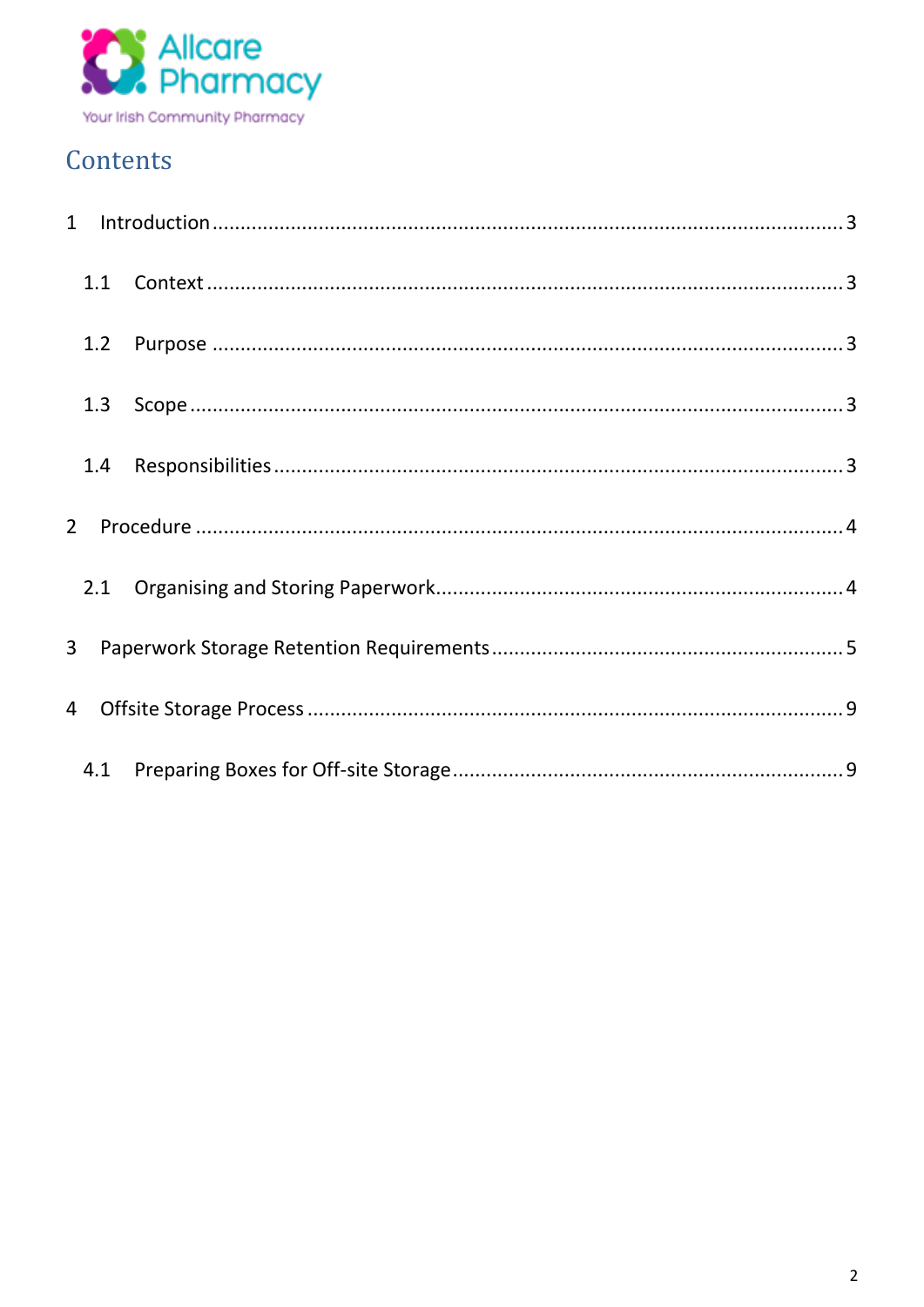

#### <span id="page-2-0"></span>**1 Introduction**

#### <span id="page-2-1"></span>**1.1 Context**

This policy is designed to ensure the retention, storage and disposal of paperwork in your pharmacy is managed in line with legal requirements and best practice guidance.

All pharmacy records should be complete, accurate and up-to-date and be organised in such a way as to allow for timely retrieval.

#### <span id="page-2-2"></span>**1.2 Purpose**

The policy must be fully adhered to ensure:

- Paperwork that needs to be retained in the pharmacy is accurately catalogued and retained for the correct period of time (as required by legislation or best practice guidance).
- Paperwork that can be stored securely elsewhere is identified and organised correctly for easy retrieval (e.g. if an official from an external body requests to audit it).
- Paperwork for disposal is identified and managed correctly.

#### <span id="page-2-3"></span>**1.3 Scope**

This policy relates to all paperwork in the pharmacy which may contain confidential, health or financial information (e.g. sales receipts, prescriptions).

This policy applies to all Allcare pharmacy staff.

#### <span id="page-2-4"></span>**1.4 Responsibilities**

It is the ultimate responsibility of the supervising pharmacist to ensure that all staff are appropriately trained and this policy is implemented. Records of staff training must be maintained.

It is the responsibility of the supervising pharmacist to keep up to date on current guidelines to facilitate compliance with Regulation 12 of the Regulation of Retail Pharmacy Businesses Regulation 2008 (as amended) (S.I. 488 of 2008) PSI and all relevant Data Protection legislation, including the General Data Protection Regulation.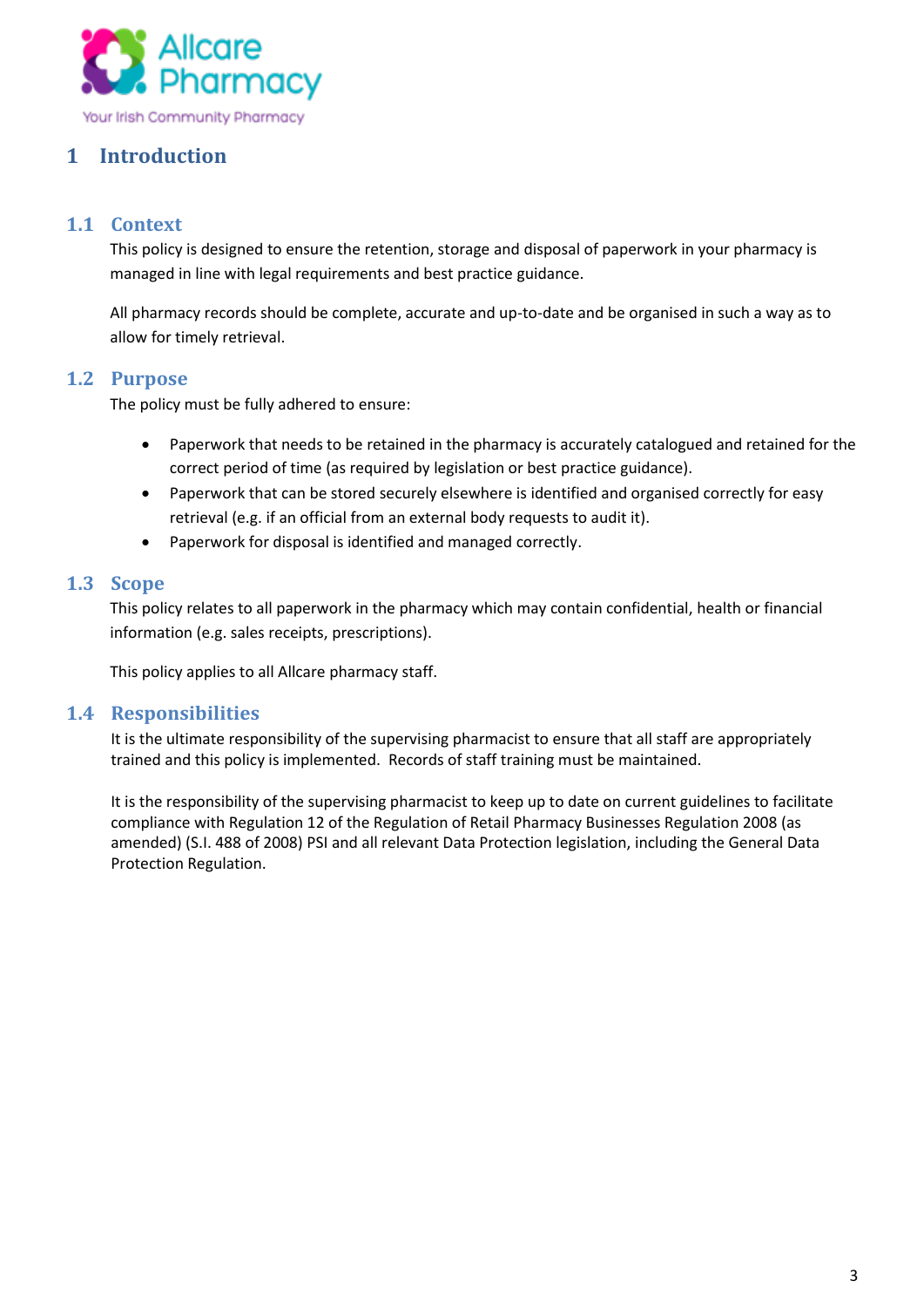

#### <span id="page-3-0"></span>**2 Procedure**

#### <span id="page-3-1"></span>**2.1 Organising and Storing Paperwork**

- Paperwork should be managed 'as you go' to ensure it is organised appropriately for easy retrieval.
- Dispensary bags should be used to separate and store the various types of paperwork associated with your pharmacy.
- Clearly label each bag with the exact paperwork it contains and the date to which it applies (see below)
- **Always include the date on which the paperwork can be sent for secure disposal**
	- **1. Write Pharmacy name at the top of each bag/box**
	- **2. Specify the type of paperwork enclosed**
	- **3. Specify the month & year that the paperwork applies to**
	- **4. Include the date from which the paperwork can be sent for secure disposal**
	- **5. Seal the bag/box and store securely in the pharmacy/send for offsite storage as appropriate**
- At the end of each month seal up each bag and store securely within your pharmacy in an archive box for the required retention period (see section 3).
- Archive boxes/banker boxes must be used for paperwork storage in your pharmacy and for sending paperwork for off-site storage. These can be ordered from your stationary supplier.



- Different types of paperwork have different criteria for storage and retention. Please use the tables below to ensure that you are following the correct guidelines to manage your paperwork.
- It is important that data, including health data, is only retained for the period required. Paperwork that reaches its disposal date should be shredded or placed in a confidential waste bin. Shredding should not be allowed to accumulate.
- Allcare has a facility to store paperwork off site. Paperwork that can be stored off site (i.e. paperwork that cannot be destroyed but is not required to be kept on the pharmacy premises) must be arranged, labelled and boxed correctly before sending off for warehouse storage. *(You must follow the procedure outlined in Section 4 if you plan to send paperwork for off-site storage).*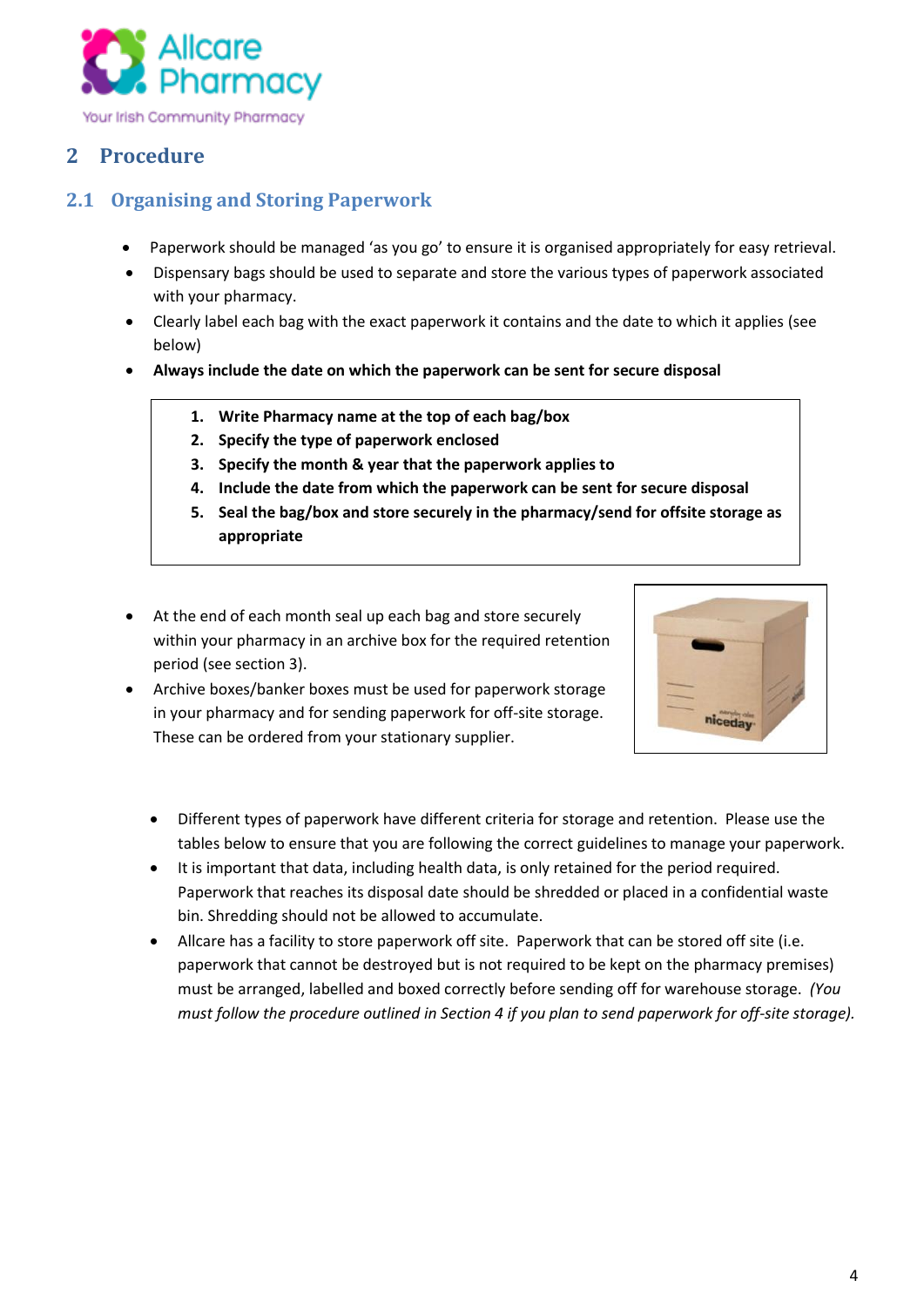

#### **3 Paperwork Storage Retention Requirements**

<span id="page-4-0"></span>

|                                                                                                       |                                                                                                                                            | <b>Invoices</b>                                                                              |                                                                                       |                                                                                                    |                                    |                                                                                  |
|-------------------------------------------------------------------------------------------------------|--------------------------------------------------------------------------------------------------------------------------------------------|----------------------------------------------------------------------------------------------|---------------------------------------------------------------------------------------|----------------------------------------------------------------------------------------------------|------------------------------------|----------------------------------------------------------------------------------|
| <b>Document Type</b>                                                                                  | <b>Storage Requirement</b>                                                                                                                 | <b>Required Storage</b><br>Period in<br>Pharmacy                                             | Copy / Original<br>must be sent to<br>the Support Office<br>with Monthly<br>Paperwork | Must be sent to<br><b>Support Office In</b><br>the weekly<br>mailing to<br><b>Accounts Payable</b> | Can be sent for<br>offsite storage | Can be shredded<br>once storage<br>requirement in<br>the pharmacy<br>has expired |
| <b>Uniphar and United Drug</b><br><i><u><b>Invoices</b></u></i>                                       | Must be boxed monthly in line with<br>instructions in Section 2.1 and kept in<br>the pharmacy for 2 years                                  | 2 years $*1$ in<br>pharmacy; total<br>6 years                                                | <b>No</b>                                                                             | N/A                                                                                                | Yes after 2 years                  | Only after 6<br>years                                                            |
| Parallel Importers (e.g.<br>PCO) and other wholesaler/<br>supplier invoices for<br>medicinal products | Must be boxed in line with instructions in<br>2.1 and kept in the pharmacy for 2 years                                                     | 2 years in<br>pharmacy; total<br>6 years                                                     | No.                                                                                   | N/A                                                                                                | Yes after 2 years                  | Only after 6<br>years                                                            |
| Controlled drugs to include<br>Schedule 2 to Schedule 5                                               | Invoices and requisitions kept in<br>pharmacy for 2 years. CD2 invoices<br>should be kept separate to other invoices<br>for easy retrieval | 2 years in<br>pharmacy; total<br>6 years                                                     | <b>No</b>                                                                             | N/A                                                                                                | Yes after 2 years                  | Only after 6<br>years                                                            |
| Veterinary Prescriptions,<br>Registers and Invoices                                                   | Must be kept in the pharmacy separate<br>to other records                                                                                  | 5 years in<br>pharmacy; total<br>6 years                                                     | No                                                                                    | No                                                                                                 | Yes after 5 years                  | Only after 6<br>years                                                            |
| Exempt Medicinal Product /<br><b>Unlicensed Medicine</b><br><i><u><b>Invoices</b></u></i>             | Must be kept in the pharmacy separate<br>to other records                                                                                  | 5 years in<br>pharmacy (in<br>hard copy or<br>electronically) <sup>*2</sup><br>total 6 years | <b>No</b>                                                                             | No                                                                                                 | Yes after 5 years                  | Only after 6<br>years                                                            |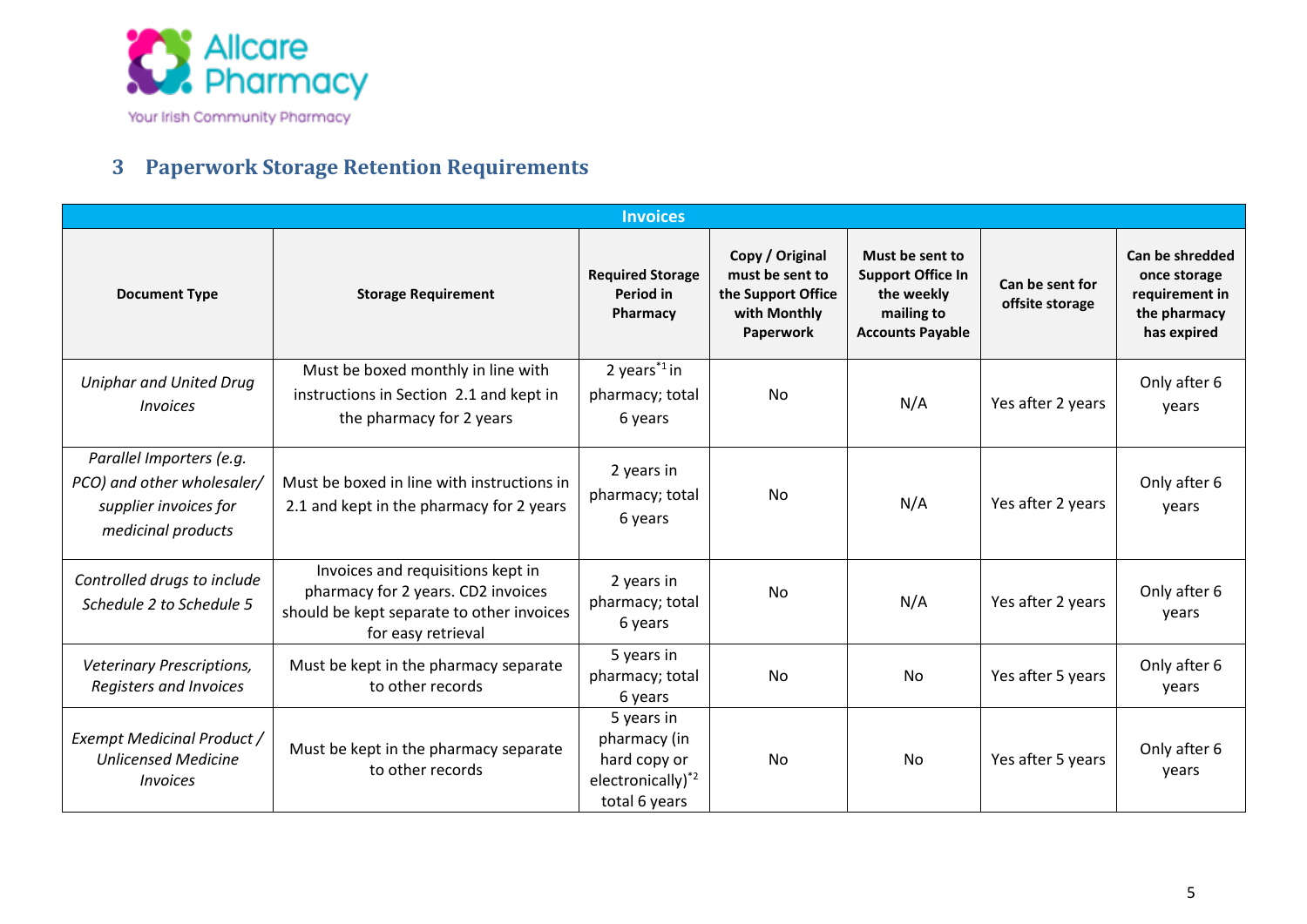

Your Irish Community Pharmacy

| <b>Non Medicinal Product</b><br>Invoices (e.g. direct<br>suppliers) and other Proof<br>of Deliveries                                                                 | Should be sent with your weekly<br>paperwork mailing to Accounts Payable<br>in the support office                                                                                                                                                   | Storage in<br>Pharmacy not<br>required                  | <b>No</b>                                                                             | Yes                                                                                                | Yes, to be stored<br>for 6 years                            | No                                                                               |
|----------------------------------------------------------------------------------------------------------------------------------------------------------------------|-----------------------------------------------------------------------------------------------------------------------------------------------------------------------------------------------------------------------------------------------------|---------------------------------------------------------|---------------------------------------------------------------------------------------|----------------------------------------------------------------------------------------------------|-------------------------------------------------------------|----------------------------------------------------------------------------------|
|                                                                                                                                                                      |                                                                                                                                                                                                                                                     | <b>Prescriptions/ PSI / HSE Documents</b>               |                                                                                       |                                                                                                    |                                                             |                                                                                  |
| <b>Document Type</b>                                                                                                                                                 | <b>Storage Requirement</b>                                                                                                                                                                                                                          | <b>Required Storage</b><br><b>Period in</b><br>Pharmacy | Copy / Original<br>must be sent to<br>the Support Office<br>with Monthly<br>Paperwork | Must be sent to<br><b>Support Office In</b><br>the weekly<br>mailing to<br><b>Accounts Payable</b> | Can be boxed and<br>collected by head<br>office for storage | Can be shredded<br>once storage<br>requirement in<br>the pharmacy<br>has expired |
| Exempt Medicinal Product /<br><b>Unlicensed Medicine</b>                                                                                                             | Must be retained in dedicated<br>location/folder or scanned against entry<br>on patient's PMR. Hard copies of<br>prescriptions can be boxed in line with<br>instructions in 2.3 and kept in the<br>pharmacy. Keep separate to all other<br>records. | 5yrs hard copy<br>or Electronically<br>(scanned) $*2$   | N/A                                                                                   | N/A                                                                                                | No.                                                         | Yes                                                                              |
| <b>Veterinary Prescriptions &amp;</b><br>Register                                                                                                                    | Must be retained in dedicated<br>location/folder. Can be boxed in line<br>with instructions in 2.3 and kept in the<br>pharmacy. Keep separate to all other<br>records.                                                                              | 5yrs                                                    | N/A                                                                                   | N/A                                                                                                | <b>No</b>                                                   | Yes                                                                              |
| All other prescriptions<br>/prescription back-copies/<br>original CD's and copies of<br>CD4 prescriptions /CD<br>Register <sup>*6</sup> / High-Tech<br>prescriptions | Must be retained in pharmacy. Can be<br>boxed in line with instructions in 2.3 and<br>kept in the pharmacy <sup>*3</sup>                                                                                                                            | 2yrs                                                    | N/A                                                                                   | N/A                                                                                                | <b>No</b>                                                   | Yes                                                                              |
| <b>Emergency Medicine</b><br>Administration records <sup>*5</sup>                                                                                                    | Must be retained in pharmacy. Can be<br>boxed in line with instructions in 2.3 and<br>kept in the pharmacy. Keep separate to<br>all other records.                                                                                                  | 8 years                                                 | N/A                                                                                   | N/A                                                                                                | Nο                                                          | Yes                                                                              |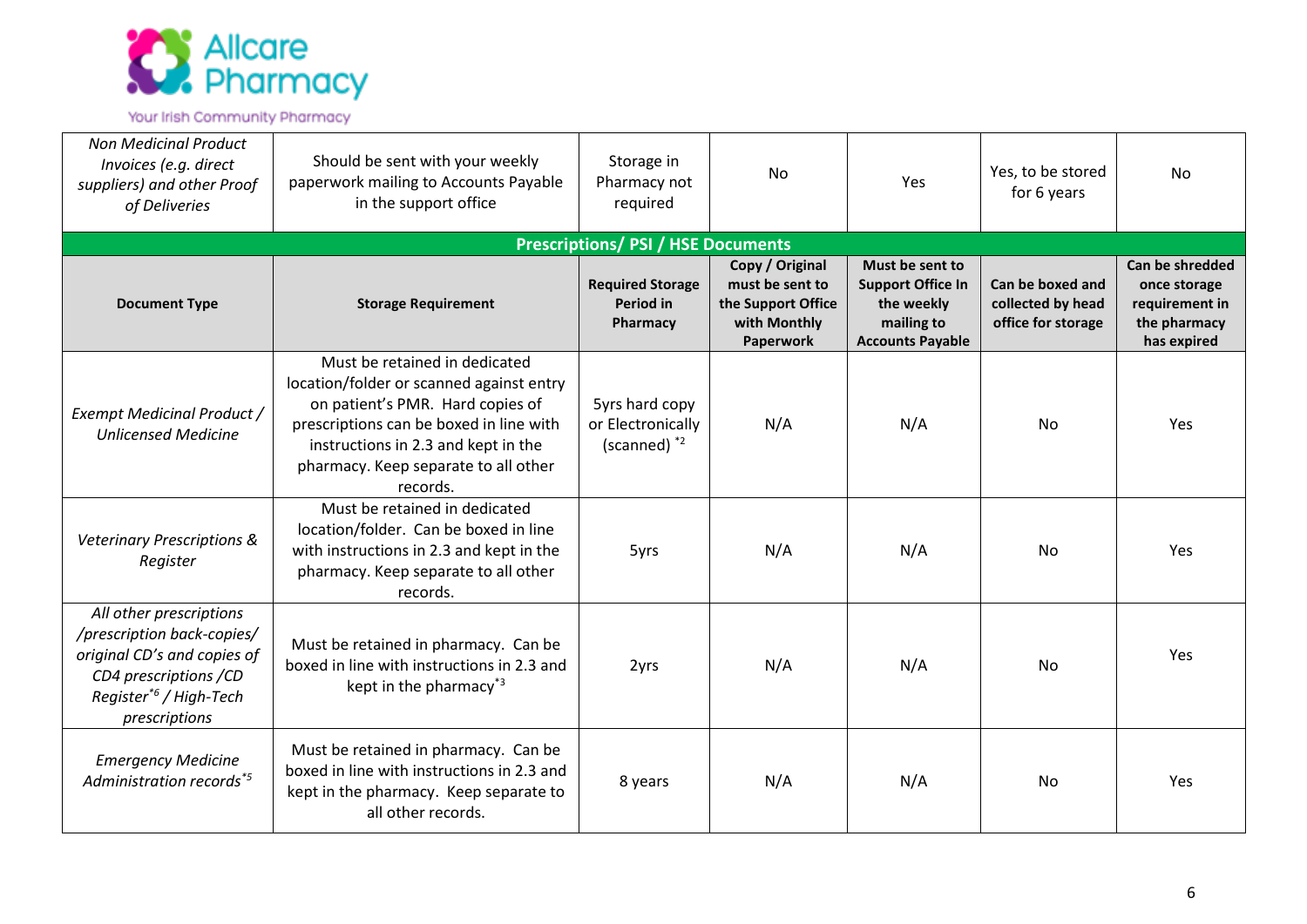

#### Your Irish Community Pharmacy

| <b>Vaccination Records</b><br>including Flu vaccine daily<br>$audit^{*6}$                                                                                                                                                             | Must be retained in pharmacy. Can be<br>boxed in line with instructions in 2.3 and<br>kept in the pharmacy. Keep separate to<br>all other records. | 8 years                                                                                                                                                         | N/A                                                                                   | N/A                                                                                                | No                                                          | Yes                                                                              |
|---------------------------------------------------------------------------------------------------------------------------------------------------------------------------------------------------------------------------------------|----------------------------------------------------------------------------------------------------------------------------------------------------|-----------------------------------------------------------------------------------------------------------------------------------------------------------------|---------------------------------------------------------------------------------------|----------------------------------------------------------------------------------------------------|-------------------------------------------------------------|----------------------------------------------------------------------------------|
| <b>Document Type</b>                                                                                                                                                                                                                  | <b>Storage Requirement</b>                                                                                                                         | <b>Required Storage</b><br>Period in<br>Pharmacy                                                                                                                | Copy / Original<br>must be sent to<br>the Support Office<br>with Monthly<br>Paperwork | Must be sent to<br><b>Support Office In</b><br>the weekly<br>mailing to<br><b>Accounts Payable</b> | Can be boxed and<br>collected by head<br>office for storage | Can be shredded<br>once storage<br>requirement in<br>the pharmacy<br>has expired |
| Printed Daily audits, *6<br>Pharmacist Duty Register*6<br>/Extemporaneous Record<br>Sheets/ Patient & Care<br>Home Delivery Logs/<br>Recalls/Temperature Logs/<br><b>Health Service Records</b><br>(excluding vaccination<br>records) | Must be boxed in line with instructions in<br>2.3 and kept in the pharmacy                                                                         | 2 years                                                                                                                                                         | N/A                                                                                   | N/A                                                                                                | No.                                                         | Yes                                                                              |
| <b>PCRS Itemised Claims</b><br>Listing and Methadone<br><b>Summary Listings</b>                                                                                                                                                       | Automatically being sent to support<br>office. Any historic listings in pharmacy<br>can boxed up and sent for offsite<br>storage.                  | No requirement<br>to keep in<br>pharmacy.<br>Available in PDF<br>format from<br>PCRS website.<br>Offsite storage<br>required for 6<br>years for tax<br>reasons. | <b>No</b>                                                                             | No                                                                                                 | Yes                                                         | Yes                                                                              |
| F45 (withholding tax certs)                                                                                                                                                                                                           | Should be sent with your weekly<br>paperwork mailing to Accounts Payable<br>in the support office                                                  | Not required                                                                                                                                                    | No                                                                                    | Yes                                                                                                | N/A                                                         | N/A                                                                              |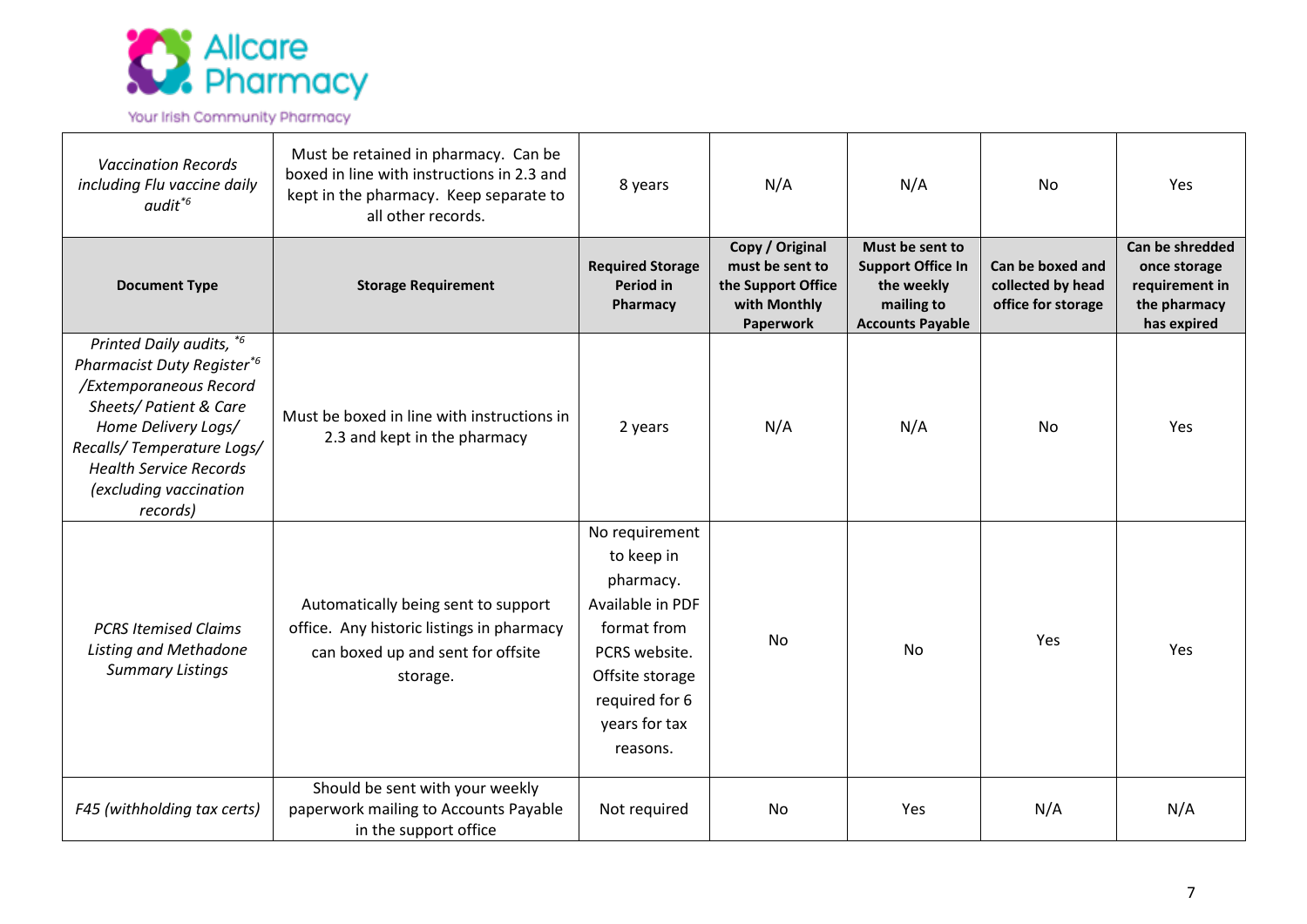

|                                                |                                                                                                  | <b>Cash Sheets / Monthly Paperwork</b>                  |                                                                                       |                                                                                                    |                                                             |                                                                                  |
|------------------------------------------------|--------------------------------------------------------------------------------------------------|---------------------------------------------------------|---------------------------------------------------------------------------------------|----------------------------------------------------------------------------------------------------|-------------------------------------------------------------|----------------------------------------------------------------------------------|
| <b>Document Type</b>                           | <b>Storage Requirement</b>                                                                       | <b>Required Storage</b><br>Period in<br>Pharmacy        | Copy / Original<br>must be sent to<br>the Support Office<br>with Monthly<br>Paperwork | Must be sent to<br><b>Support Office In</b><br>the weekly<br>mailing to<br><b>Accounts Payable</b> | Can be boxed and<br>collected by head<br>office for storage | Can be shredded<br>once storage<br>requirement in<br>the pharmacy<br>has expired |
| Cash in office sheet                           | Send monthly to support Office                                                                   | Not required                                            | Yes, email is<br>sufficient                                                           | N/A                                                                                                | N/A                                                         | N/A                                                                              |
| Till reads & Z reports, Petty<br>Cahs Receipts | Must be kept in the pharmacy for 12<br>weeks, thereafter can be sent to<br>Greenogue for storage | 12 wks in<br>pharmacy<br>6yrs offsite (in<br>Greenogue) | <b>No</b>                                                                             | <b>No</b>                                                                                          | Yes                                                         | N/A                                                                              |

\*<sup>1</sup> Please consult individual wholesalers for the duration of online records: These invoices can be stored electronically in a secured file on your pharmacy computer.

\*<sup>2</sup> The record can be maintained as a daily printed computer record or in a separate register or folder. However you choose to keep the record, it must contain all the prescribed details and be available for inspectors to review at inspection. Please note that some of these details may not be automatically recorded on a computergenerated record. Pharmacists are reminded of their obligations to comply with the relevant obligations of what criteria MUST be recorded if capturing these records electronically. Reference European Communities (Animal Remedies) (No.2) Regulations 2007 (S.I. No. 786 of 2007) and [http://www.thepsi.ie/Libraries/Folder\\_Pharmacy\\_Practice\\_Guidance/1\\_11\\_Guidelines\\_on\\_the\\_Keeping\\_of\\_Records.sflb.ashx](http://www.thepsi.ie/Libraries/Folder_Pharmacy_Practice_Guidance/1_11_Guidelines_on_the_Keeping_of_Records.sflb.ashx)

\*<sup>3</sup> Scanned or Physical Copies of Schedule 4 Part 1 controlled dug repeatable prescriptions which are dispensed in part and any endorsements made can be stored electronically (i.e. scanned to the patient's PMR) or in paper form on the pharmacy premises for 2 years

\*4) There is no requirement in pharmacy or medicines legislation to retain PCRS claim summary documents. Such documents are contractual and commercial in nature, and therefore outside the regulatory remit of PSI.

<sup>\*5)</sup> All records relating to the supply and administration of a prescription-only medicine in an emergency must be kept for at least two years, from the date of administration, at the pharmacy premises concerned and be available for inspection. Furthermore, the records must be preserved by the pharmacy owner for at least eight years from the date of administration including if there is a transfer of pharmacy ownership.

\*6) Must be stored on pharmacy premises for 2 years from date of last entry or date print out was signed by pharmacist on duty.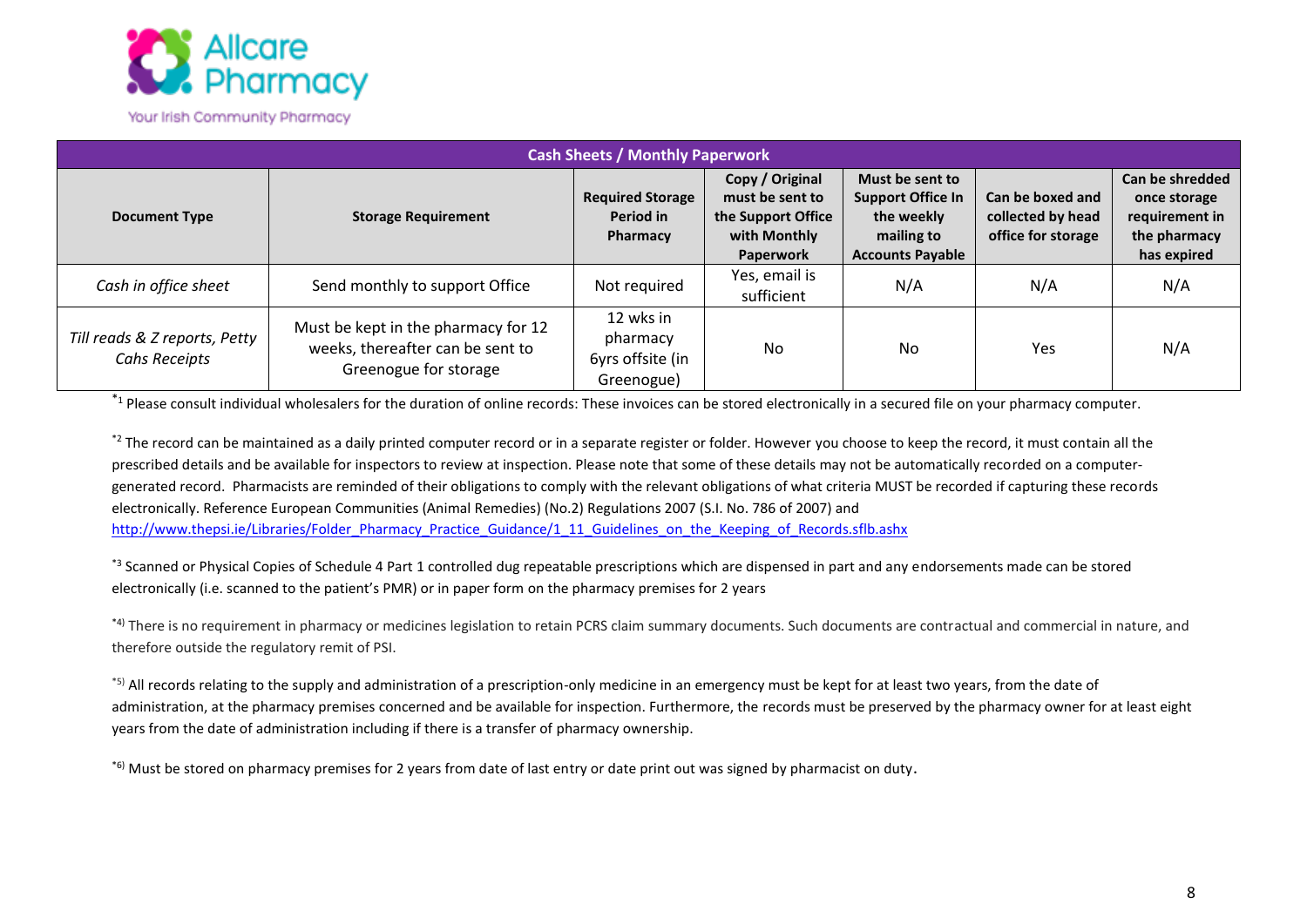

#### <span id="page-8-0"></span>**4 Offsite Storage Process**

Where a pharmacy does not have adequate storage space, certain documents can be sent for storage to the designated off-site location (refer to guideline table above for items allowed to be stored off-site).

Paperwork is subject to audits and so MUST be organised as outlined above in Section 2. All contents must be clearly marked on the box using the template at the end of this policy, including the date from which the paperwork can be destroyed.

Any boxes sent off site which do not comply with this process will be returned immediately to the pharmacy.

#### <span id="page-8-1"></span>**4.1 Preparing Boxes for Off-site Storage**

- 1. Ensure all paperwork is bagged and labelled as per guidance in Section 2
- 2. Put into Archive Box(es) and seal the lid (e.g. with brown tape)
- 3. Complete cover sheet(s) in full (one per box), put into a plastic poly pocket and attach securely to each box
- 4. Emai[l mrowe@allcaresupport.ie](mailto:mrowe@allcaresupport.ie) requesting a collection, stating how many boxes need to be collected and detailing the contents
- 5. Collection will then be arranged from the pharmacy and the paperwork will be brought to the Uniphar Greenogue facility for storage.